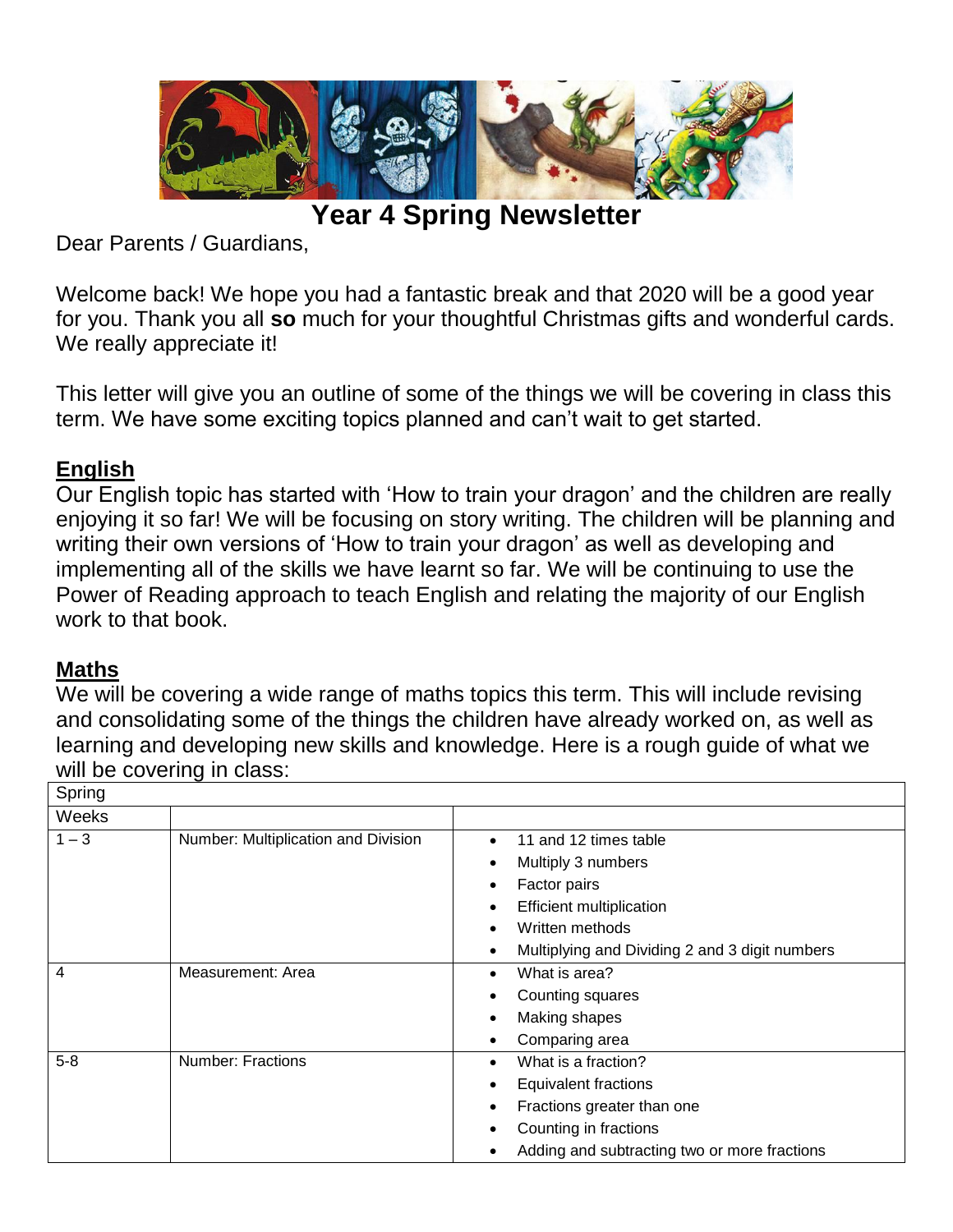|          |                  | Subtracting from whole amounts                                         |
|----------|------------------|------------------------------------------------------------------------|
|          |                  | Calculating fractions of quantities                                    |
|          |                  | Problem solving                                                        |
| $9 - 11$ | Number: Decimals | Recognise tenths and hundredths                                        |
|          |                  | Placing tenths and hundredths on a place value grid<br>and number line |
|          |                  | Diving one and two digits by 10 and 100                                |
|          |                  | Recognising hundredths as a decimal                                    |
| 12       | Consolidation    |                                                                        |

## **Science**

This term in Science, we will be studying 'Sound' and will look forward to creating instruments using recycled materials for homework.

### **History and Geography**

In History this term we will be learning about the Anglo-Saxons and Vikings. We will be making these lessons as cross-curricular as possible to engage the children. For example, we will be making Anglo-Saxon brooches using clay in Art. Please look out for a letter explaining our special Viking day which will take place after Half Term.

#### **Music**

Wherever possible, we will be linking our music teaching to the book that we are studying in class. Every Monday during our planning time (PPA), Mrs Wood will be teaching Music using a variety of instruments.

#### **Computing**

We have a good range of technology available at Bickley and will make use of the, Laptops and IPADs to access the Computing curriculum. The children will continue to develop their understanding of programming this term.

#### **French**

In French the children will: revise days of the week and months of the year; learn vocabulary for body parts, animals and food.

# **PE**

PE will take place on **Monday and Wednesday for both classes**. Please ensure that the children have a tracksuit as we will still be going outside. The children must have their PE kit in school **every day**. Please ensure your child's hair is tied back and their earrings are covered or removed.

## **Art**

Art will mostly be linked to the books we are covering in English as well as our other exciting Foundation Subjects. We will focus on painting techniques and 3D projects